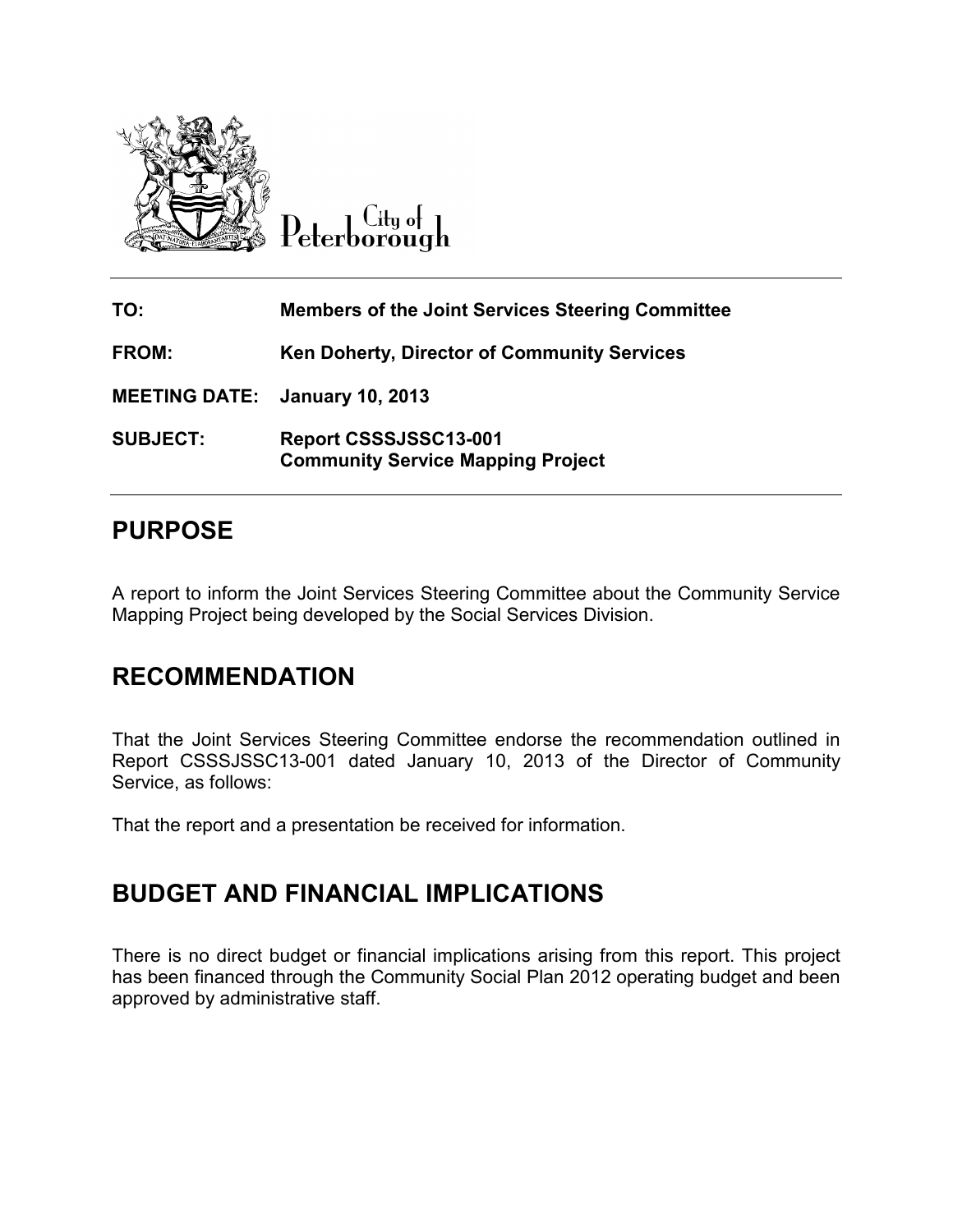## **BACKGROUND**

The Social Services Division has been taking steps to improve access and awareness of social and employment services to City and County residents. One of these steps has been through the Community Social Plan (CSP) and the creation of a tool to create Community Service Maps. The goal of the Project is to illustrate the geographic location of services in the City and County of Peterborough through a webpage on the City's website. This webpage is not currently available to the public but can be found at: <http://www.peterborough.ca/CommunityServiceMap>

The CSP started the Project as a way of identifying and promoting services being offered in the County of Peterborough. The map would also be used to identify gaps in service, and in turn, lead to strategies for addressing the gaps. The need for information about existing services and gaps is relevant to both the City and the County.

The Map is being built in stages based on different service sectors. The first sector mapped is "Children and Youth Services". Local services related to children and youth have been divided into eleven categories. Users of the map will be able to filter and display organizations based on the services they provide, such as: Child Care Services, Disability Services, Parenting Services, and Youth Justice Services to name a few.

The database that supports the map and contains all the agency information has been supplied through a partnership with the United Way of Peterborough and District and Fourinfo.com. A consultant was hired to undertake to technical components of creating the mapping tool and framework for staff to maintain the map into the future.

Fourinfo.com is an on-line database that provides information on human services and volunteer opportunities in Peterborough County, Northumberland County, City of Kawartha Lakes and Haliburton County. This is also the database used by the 211 phone service to make community and social service referrals in Peterborough. By using this database for the Map, the need to collect and maintain a duplicate database at the City was eliminated.

One shortfall of the Fourinfo.com database is local agencies that provide services in multiple locations often only have one record in the database. This record is usually for their head office often located in the City. As the project develops and expands, agencies are being asked to create new records that describe their outreach locations so they are included on the Map.

The Community Service Mapping Project is lead by the Social Services Division and guided by a Steering Committee comprised of community partners, including: